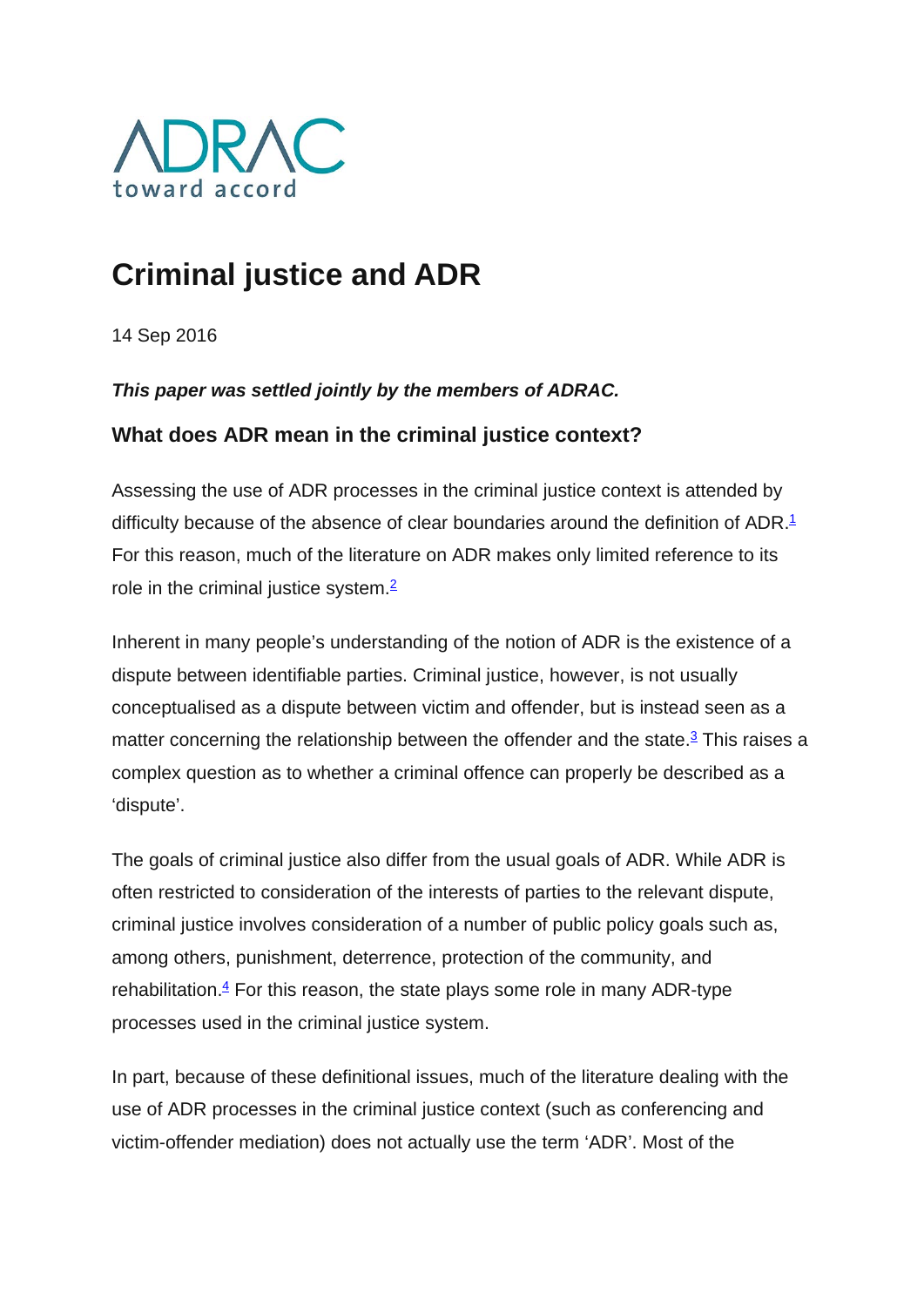literature on this topic refers, instead, to the closely related concept of 'restorative iustice'.<sup>5</sup>

## **What is restorative justice?**

A commonly accepted definition of restorative justice comes from Marshall, who defines restorative justice as 'a process whereby all parties with a stake in a particular offence come together to resolve collectively how to deal with the aftermath of the offence and its implications for the future'. $6$ 

Restorative justice processes can be used to divert offenders away from traditional criminal justice processes or can be complementary or supplementary to such processes. $\frac{7}{1}$  In comparison with the traditional criminal justice processes, restorative justice places more overt focus on the victim, gives decision-making power to a broader range of actors, and allows for more free discussion between a wide-range of parties. $8$ 

The topic is addressed in more detail in Restorative Justice.

## **Is ADR used in the criminal justice context in Australia?**

In Australia, the use of ADR processes in the criminal justice system is now 'mainstream' for juvenile offenders<sup>9</sup> and has largely come in the form of: conferencing (including 'forum sentencing'), circle sentencing, and victim-offender mediation.

Broadly, the goals of each of these processes are to:

- divert offenders (particularly young offenders) away from court proceedings;
- allow for community involvement;
- provide an active role for victims in the criminal justice process;
- support victims of crime and assist their recovery;
- increase the confidence in the sentencing process amongst participants;
- encourage healing;
- allow the offender to make amends;
- empower the offender, the victim and communities; and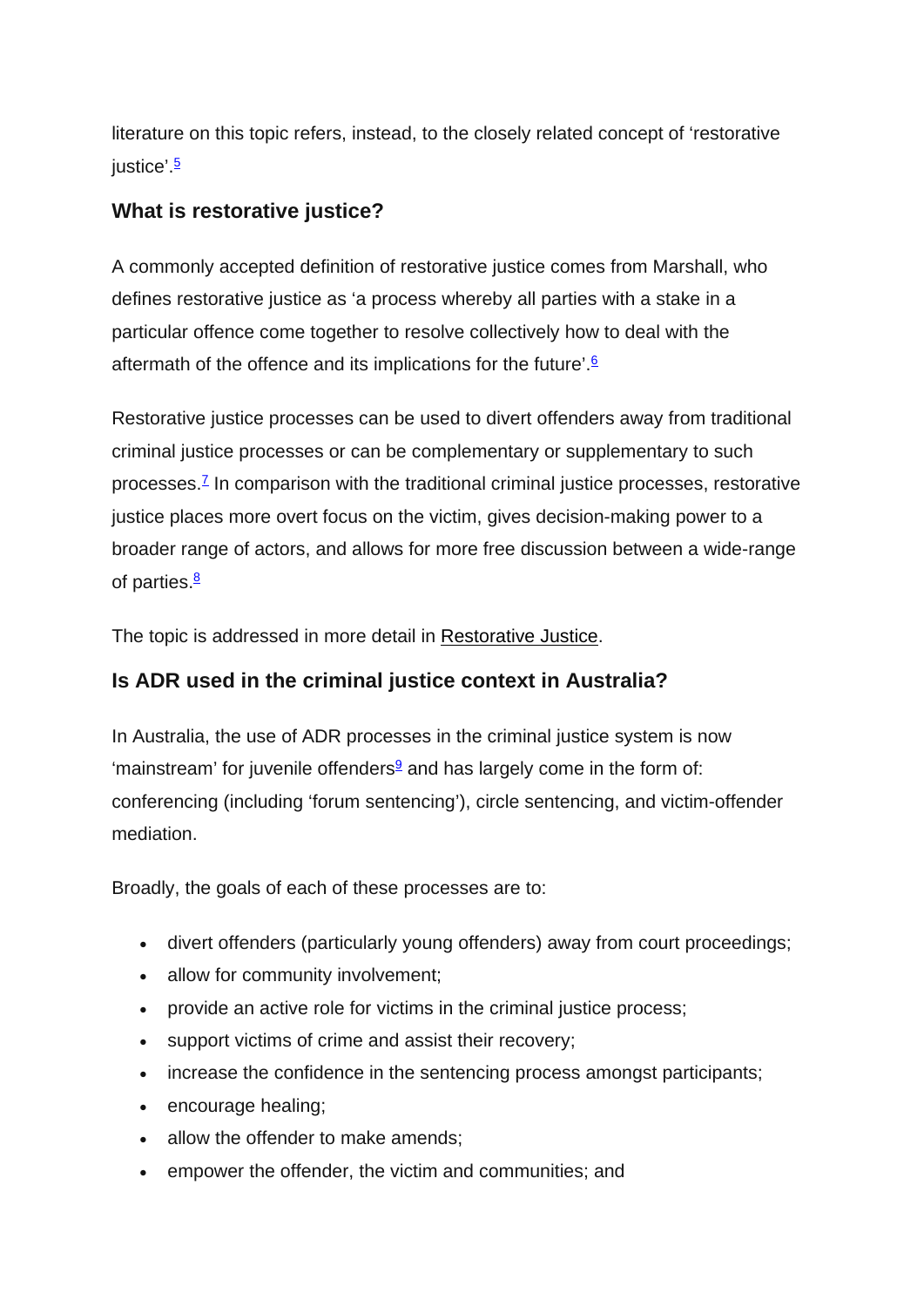$\bullet$  address the causes of offending.<sup>10</sup>

### **Conferencing (or 'Youth Conferencing') as an ADR process in criminal matters**

Youth or family conferencing is the most widely adopted form of ADR in the Australian criminal justice system.

Conferencing refers to a facilitated group discussion about the impact of an offence between a young offender, the offender's support persons, the victim, the victim's support persons, police and an impartial facilitator.<sup>11</sup> In all jurisdictions other than the ACT, the conference can take place without the victim's participation.

The aim of conferencing is for the parties to mutually develop a plan for the offender to repair the harm caused by the offence. Plans may require an offender to do such things as make an apology, undertake community service, undergo counselling, complete treatment for drug or alcohol addictions, or donate to a charity.<sup>12</sup> If parties are unable to agree on a plan, the matter is sent back to the referring party (either the police or the court). By involving both the victim and the offender in developing this plan, conferencing aims to meet the specific needs of particular victims and to engender a sense of accountability in the offender. $13$ 

Young offenders who are assessed as suitable can be referred to conferencing by police, prosecutors or courts, depending on the regime in place in the relevant jurisdiction. Whether a matter is suitable for conferencing depends on a number of factors including the seriousness of the offence, whether the offence involved violence, the harm suffered by the victim, and the extent of offending by the offender.<sup>14</sup> The legislation in some jurisdictions excludes certain offences from conferencing.<sup>15</sup>

Conferencing is available in each State and Territory of Australia. All jurisdictions but Victoria have statutory youth conferencing schemes.<sup>16</sup>

The topic is dealt with in more detail in Children and ADR.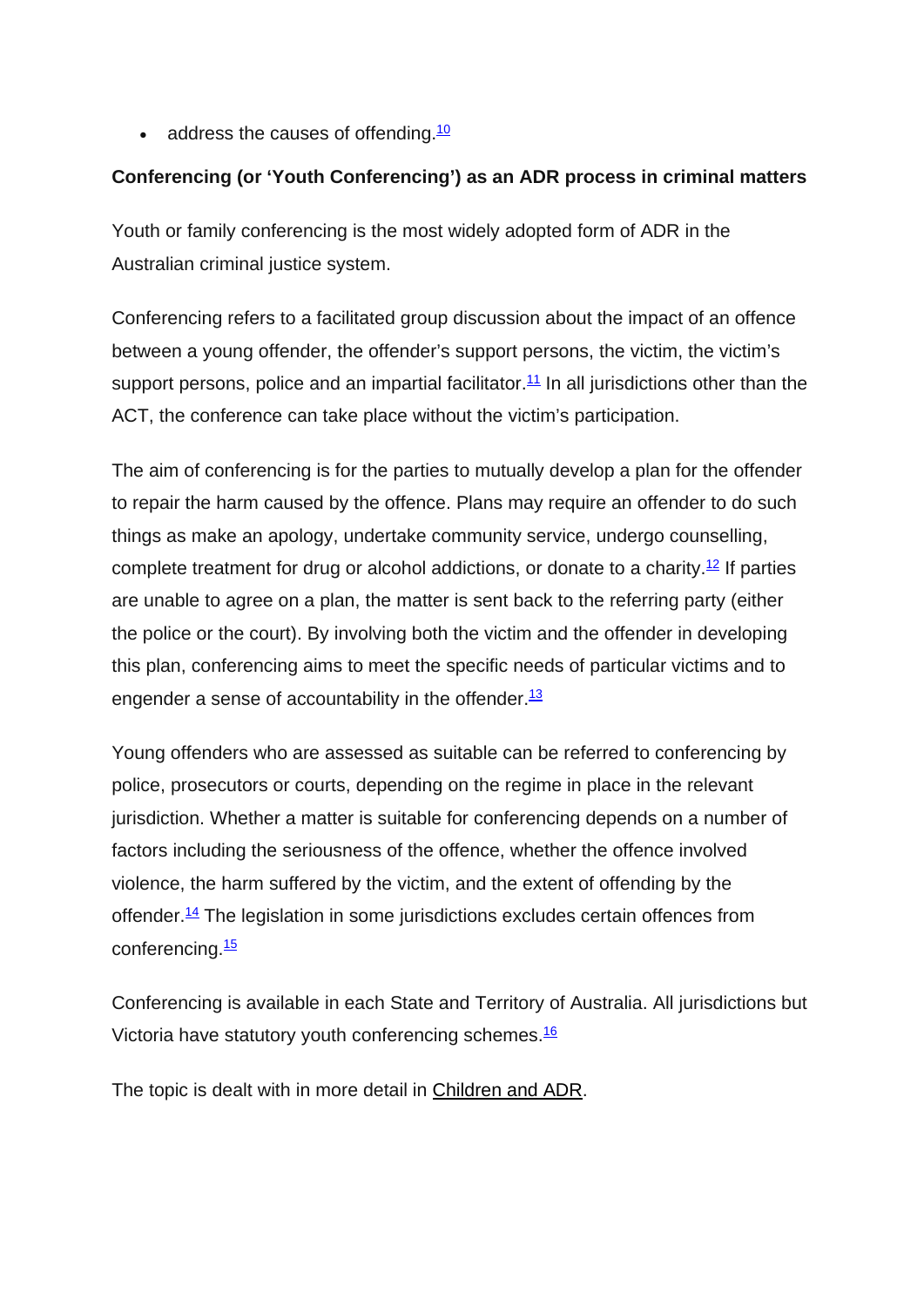Conferencing is also available for adult offenders in certain circumstances in NSW, and South Australia, and pilot programs for adult conferencing have been undertaken in other jurisdictions.

#### **Forum sentencing**

In NSW, adult conferencing, called Forum Sentencing, is available only through referral by a court after a plea or finding of guilt.

In Forum Sentencing the conference develops an intervention plan which is then approved by the court. The offender must then complete the plan before sentencing. The court is then notified of the completion of the plan and this completion is a relevant factor in sentencing. Alternatively the plan may form part of the sentence subsequently imposed by the court.

#### **Circle sentencing**

Circle sentencing refers to a process in which sentencing of some adult Aboriginal offenders is performed in a community, rather than court, setting. The offender, a judge and community members (possibly including lawyers, the police, the victim, the offender's family and respected community members) form a circle to discuss the offence and the offender, and to communally determine a sentence that is appropriate for the specific offence and offender.<sup>17</sup> Circle sentencing is available in NSW and Western Australia.

A 2008 study found that circle sentencing in NSW has had positive outcomes by reducing barriers between Aboriginal communities and the courts, empowering Aboriginal communities, supporting Aboriginal victims and offenders, increasing confidence in the sentencing process, reducing barriers between Aboriginal communities and the courts, and providing more appropriate sentencing options.<sup>18</sup>

#### **Victim-Offender Mediation**

Victim-offender mediation (VOM) refers to a facilitated discussion between the victim and offender about the offence, its consequences, and possible means of repairing the harm caused. NSW, Queensland, WA, NT and Tasmania all offer VOM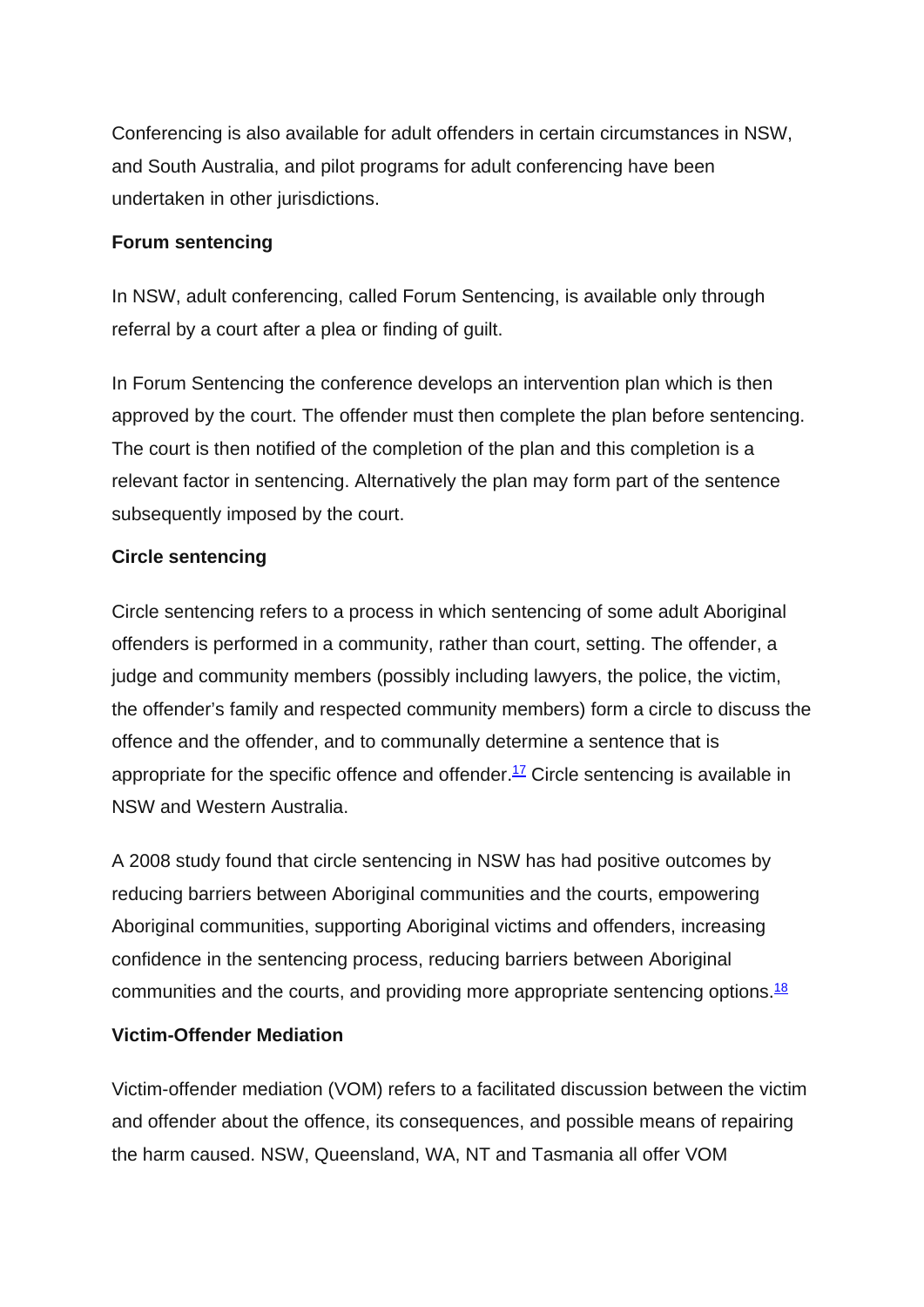services.<sup>19</sup> VOM usually involves a trained mediator, the victim, the offender, and support persons.

In contrast to conferencing (in which victim involvement is usually optional), the victim must be involved in order for VOM to proceed. Depending on the jurisdiction mediation may be initiated by the offender, the victim or, in the case of WA and NT, the judge, the prosecutor or corrections officers. VOM services in WA and Tasmania take place prior to sentencing. In both Tasmania and WA mediation is available for certain offences after a finding of guilt but prior to sentencing. A mediation report is prepared and may be taken into account by the court in sentencing. In NSW, Queensland and NT, VOM is offered only after sentencing. In these jurisdictions, mediation has no impact on the sentence received by the offender and takes place strictly for 'restorative' purposes.

## **Are ADR processes in the criminal justice context 'effective'?**

Numerous studies have been conducted to determine whether ADR in criminal justice is 'effective'. These studies have largely addressed two criteria of effectiveness: (i) effect on reoffending; and (ii) party satisfaction with ADR processes. Although these are the most commonly studied metrics of effectiveness, it should be noted that there are other relevant measures of effectiveness. In particular, the comparative cost of ADR and court processes is a notable consideration.

A study of conferencing in NSW found that youth conferences cost 18% less per person than Children's Court proceedings.<sup>20</sup>

#### **Effect on reoffending**

The results of studies on the effect of conferencing on reoffending have been mixed.

In 2012, Smith and Weatherburn reviewed previous studies of the effectiveness of restorative justice in reducing reoffending. $21$  While some of the reviewed studies found that conferencing reduced the likelihood or frequency of reoffending, Smith and Weatherburn identified multiple methodological problems in those studies, and argued that there was no clear basis for believing that conferencing reduces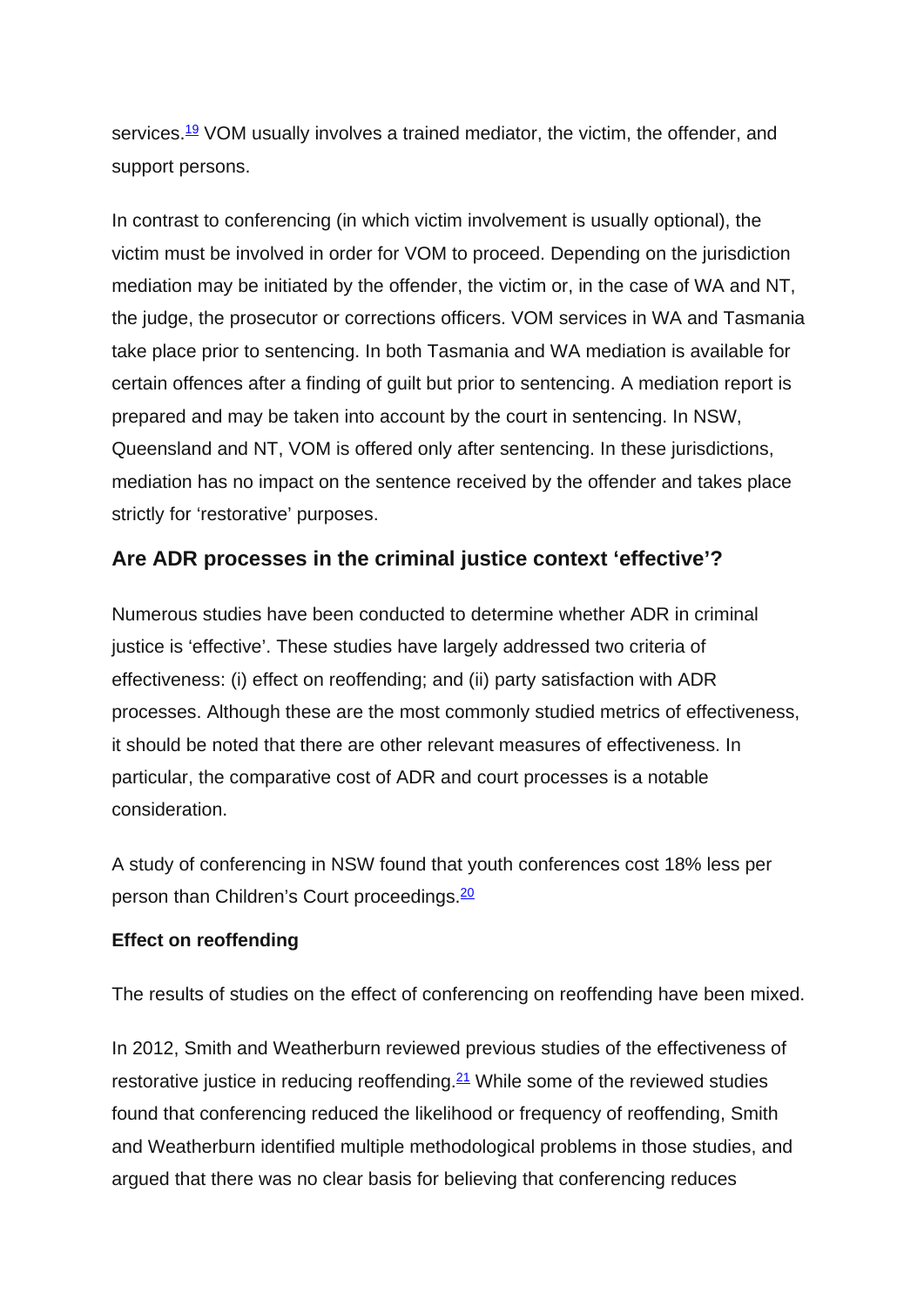reoffending. They subsequently compared the rates of reoffending of youth offenders who participated in conferencing in NSW and those who were eligible but did not participate, and found no effect on the rate of reoffending time before the next offence or the frequency of reoffending.

Other studies have, however, had different findings. For example, a study of restorative justice programs in the ACT found lower rates of reoffending amongst violent offenders who participated in conferencing as compared with similar offenders who did not participate in conferencing. However, conferencing had no impact on reoffending amongst property offenders and shoplifters. $22$ 

An evaluation of circle sentencing in NSW in 2008 found that circle sentencing had no effect on the likelihood and frequency of reoffending,  $\frac{23}{2}$  though this must be considered alongside the identified positive outcomes of circle sentencing identified above.

#### **Party Satisfaction**

There is a substantial amount of evidence from various jurisdictions that victims who participate in conferencing are highly satisfied with those processes. $24$  Similarly, studies have identified high levels of satisfaction amongst participants in circle sentencing. $25$  Notably, some studies have found that satisfaction with these processes is distinct from satisfaction with the outcome of the process[.26](http://www.adrac.org.au/adr-mapping/criminal-justice-and-adr#note26)

1. NADRAC, *ADR Terminology: A Discussion Paper* (2002).

2. Melissa Lewis and Les McCrimmon, 'The Role of ADR Processes in the Criminal Justice System: A View from Australia' (Paper presented at ALRAESA Conference, Entebbe, Uganda, 4 9 September 2005) 4.

3. Ibid.

4. See e.g., *Crimes (Sentencing Procedure) Act 1999* (NSW) s 3A.

5. Lewis and McCrimmon, above n2, 4.

6. Australian Institute of Criminology (AIC), 'Restorative Justice in Australian Criminal Justice System', (2014) 127 *Research and Public Policy Series*, 23-28.

7. Kathleen Daly and Hennessey Hayes, 'Restorative Justice and Conferencing in Australia' (February 2001) No 186 *Trends & Issues in Crime and Criminal Justice*, Australian Institute of Criminology.

8. Ibid.